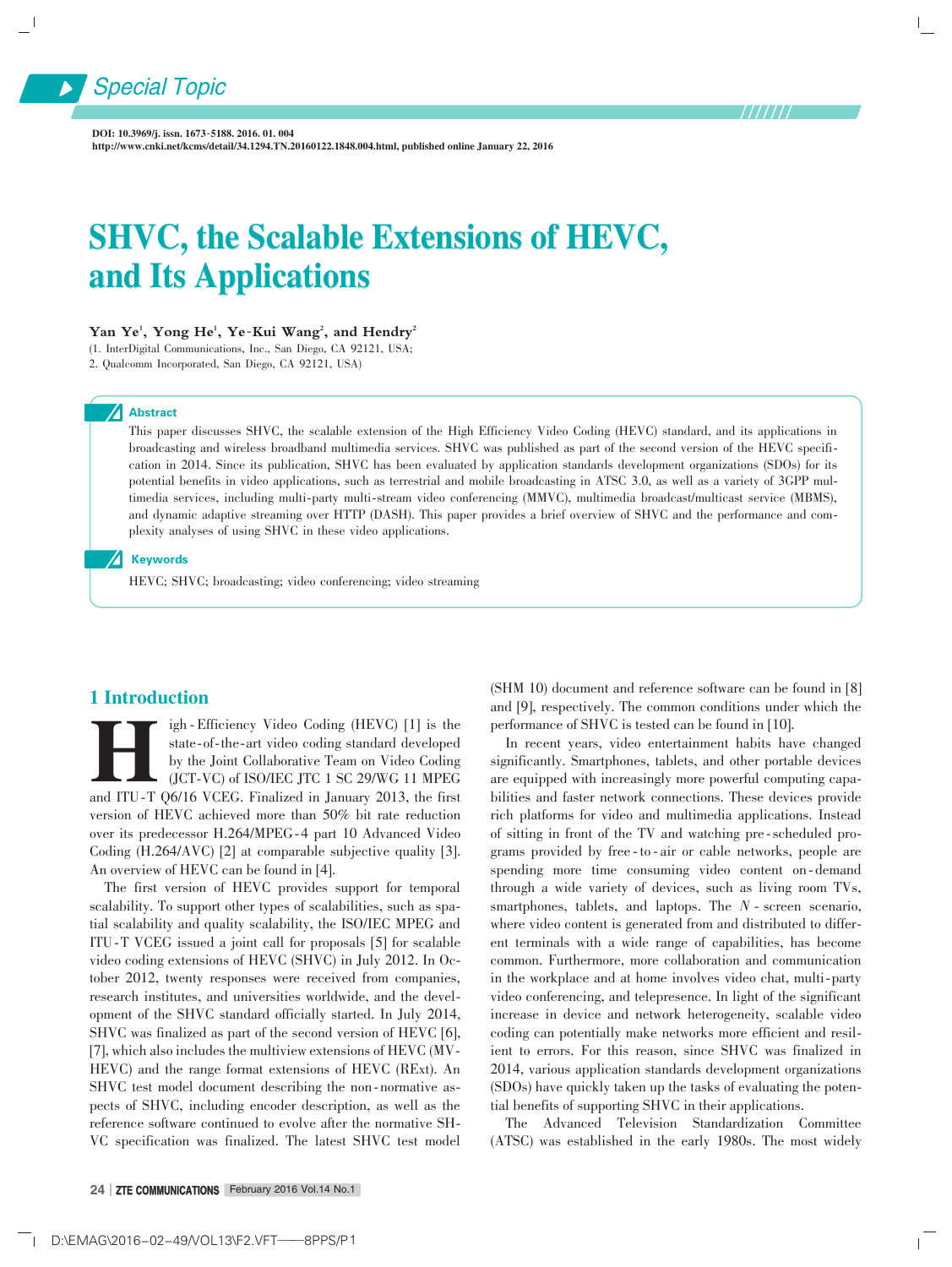used standard developed by ATSC is ATSC1.0, which is used for digital television transmission in the United States, Canada, Mexico, South Korea, and a few other North and South American countries. Since 2013, the committee has been developing the ATSC 3.0 standard, with the goal of providing more services to the viewer with increased bandwidth efficiency and better compression. Because broadcasters need to transmit video programs in a variety of formats, including standard definition  $(SD)$  [11], high definition (HD) [12], and ultra-high definition (UHD) [13], scalable video coding can provide better coding ef⁃ ficiency compared to transmitting these various video formats independently using simulcast. After careful review of the coding performance and complexity of SHVC, the committee recently decided to adopt the support of SHVC into ATSC 3.0. Commercial deployment of ATSC 3.0 is expected to emerge within the next few years.

The 3GPP is a collaboration between groups of telecommunications associations. 3GPP has developed a number of mobile communications standards that are widely deployed around the globe, including GSM, Universal Mobile Telecommunications System (UMTS), High Speed Packet Access (HSPA), and most recently, 4G Long Term Evolution (LTE). 3GPP SA WG4 Co⁃ dec (SA4) specifies speech, audio, video, and multimedia codecs in both circuit - switched and packet - switched environments. As mobile and portable devices become main consumption platforms for video and multimedia applications, much pressure is put on wireless network operators to provide rich multimedia experience to a wide range of devices with maximum bandwidth efficiency. Scalable video coding can increase the ability of service providers to adapt to the capabilities of customer devices and fluctuating network conditions. Scalable video coding can also provide better error resilience because it combines naturally with unequal error protection mechanisms to better combat error-prone wireless channels. For this reason, 3GPP SA4 established a video-enhancements study item with a focus on the performance and complexity of SHVC in a number of mobile video applications, including multiparty multistream video conferencing (MMVC), multimedia broadcast/ multicast service (MBMS), and 3GPP dynamic adaptive streaming over HTTP (3GP-DASH).

The remainder of this paper is organized as follows. In section 2, SHVC architecture is briefly reviewed. In section 3, the performance of SHVC for terrestrial and mobile broadcasting in ATSC 3.0 is discussed. In section 4, the performance of SH-VC for a number of 3GPP video applications is discussed. Section 5 concludes the paper.

#### 2 SHVC

In scalable video coding, interlayer prediction (ILP) is a powerful tool for improving the coding efficiency of enhance ment layers (ELs). ILP involves predicting an EL picture using a base layer (BL) or another lower reference layer picture.

SHVC, the Scalable Extensions of HEVC, and Its Applications Yan Ye, Yong He, Ye-Kui Wang, and Hendry

Take a two-layer scalable coding system that consists of one BL and one EL for example. SHVC uses the so-called "reference index" framework for efficient ILP. In the reference index framework, the reconstructed picture of the BL is treated as an interlayer reference picture (ILRP). The existing reference index signaling that is already part of the single-layer HEVC codec is used to identify whether the block⁃level prediction comes from the BL or current EL. Such an ILP method is similar in principle to the multiview extension of H.264/AVC (Annex H in [2], also commonly referred to as MVC) and MV -HEVC. This reference-index-based framework of SHVC is fundamentally different from its predecessor, the scalable extension of H.264/AVC (Annex G in [2], also commonly referred to as SVC), which instead relies on a block⁃level flag to indicate whether an EL block is predicted from the BL or current EL.

Fig. 1 shows the SHVC codec architecture from the decoder's perspective using a two⁃layer system as an example. The BL re⁃ construction is retrieved from the BL decoded picture buffer (BL DPB). If necessary, appropriate interlayer processing is done to the reconstructed BL picture to obtain the interlayer reference picture. The ILRP is put into the EL DPB as a longterm reference picture and is used with the EL temporal reference pictures for EL coding.

There are a number of design benefits with the reference index framework. First, all block-level logic of the EL codec is kept the same as that of a single-layer HEVC codec. Changes made to support the EL codec are limited to the slice header level and above; in other words, they are limited to the highlevel syntax (HLS). Therefore, the EL decoder is labelled an HEVC decoder\* (Fig. 1). Making HLS-only changes enables the existing ASIC design of an HEVC codec to be reused to the greatest possible extent to implement an SHVC codec. Second, the BL codec in Fig. 1 can operate as a black box because the scalable coding of the EL only requires the reconstructed BL pictures. This allows earlier-generation codecs, such as  $H.264/$ AVC, to be used in the BL for backward compatibility. The more efficient HEVC codec is used in the EL to improve cod-



▲ Figure 1. SHVC decoder architecture with two layers. The EL decoder has the same block-level logic as a single-layer HEVC decoder.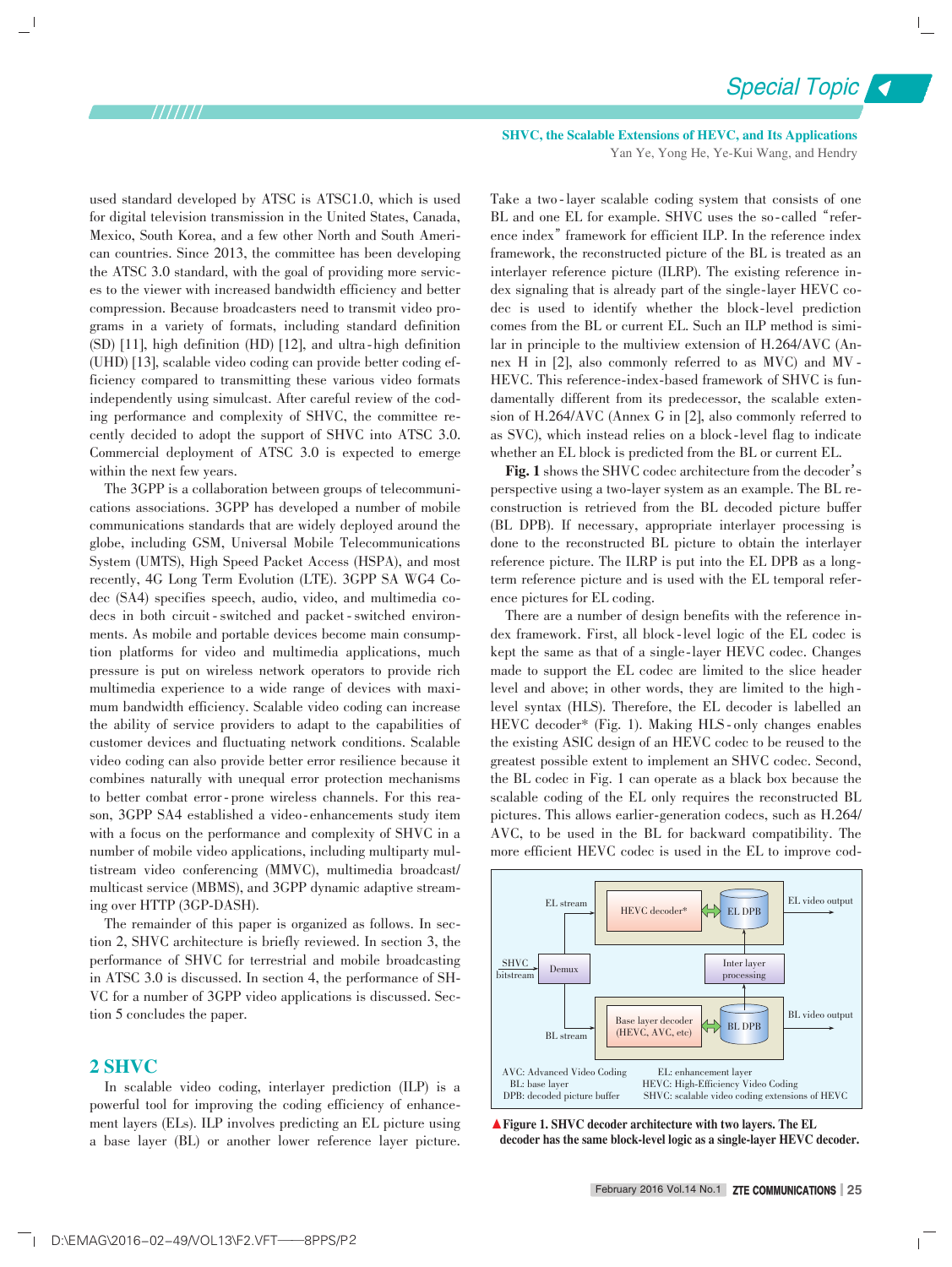SHVC, the Scalable Extensions of HEVC, and Its Applications Yan Ye, Yong He, Ye-Kui Wang, and Hendry

ing performance. Finally, the scalable system in Fig. 1 is compatible with MV-HEVC. Although SHVC and MV-HEVC started out as different efforts, a unified architecture of the two extensions is desirable. Once one of these two has been implemented, the other can be easily added, and this can increase the chances that both extensions will be commercially used.

In terms of computation complexity, the architecture in Fig. 1 is based on the multi-loop decoding design. This means that all lower reference layers need to be fully reconstructed to decode the current EL, and decoding complexity is higher than that of the single-loop decoding design in SVC [14]. More detailed reviews of the SHVC standard and HEVC extensions can be found in [15]-[17].

#### 3 SHVC in ATSC 3.0

#### 3.1 ATSC 3.0

In the past, delivery of video entertainment to the consumer was relatively simple and controlled, and involved broadcasters or content producers sending TV signals at prescheduled times to the living room. Today, people watch video on-demand on a wide variety of devices at a time and place of their choice. The delivery paths may be over-the-air, cable or satellite, Internet, local storage, or a combination of these. ATSC 3.0 is the next - generation broadcast standard designed to address this need. It uses advanced transmission, including hybrid broadcast and broadband, as well as advanced video/audio coding techniques to bring new, creative services to viewers [18].

The next-generation ATSC 3.0 broadcast system is designed to increase service flexibility and enable terrestrial broadcasters to send hybrid-content services to fixed and mobile receivers in a seamless manner. It combines both over-the-air transmission and broadband delivery. Other essential features include support for multiscreen and the flexibility to choose among SD, HD and UHD resolutions. SHVC provides an efficient solution when different spatial resolutions need to be transmitted by the content provider at the same time.

The work on ATSC 3.0 is organized according to layers, such as the physical layer, management and protocol layer, and application and presentation layer. Video coding, audio coding, and run-time environment are addressed by the application and presentation layer. Support for UHD and HD is key for video coding — 4K support at the start and potentially 8K support via future extensions. Portable, handheld, vehicular, and fixed devices (both indoors and outdoors) are all targeted, and hybrid integration of broadcast and broadband delivery is required. This paper mainly focuses on the work by ATSC S34⁃ 1, the ad hoc group for video for ATSC 3.0. A general overview of ATSC 3.0 and all ATSC 3.0 groups can be found in [19].

#### 3.2 SHVC Performance with ATSC 3.0

Video requires support for UHD and HD; support for porta-

ble, mobile, vehicular, and fixed devices operating in indoors or outdoors; and support for hybrid broadcast/broadband delivery. The following four scenarios were identified for ATSC 3.0 deployment:

- 1) larger coverage area (scenario A). Receivers in a first class are fixed within the current ATSC 1.0 coverage area, and receivers in a second class are fixed but are not within the coverage area (e.g., rural, or with an indoor or integrated antenna).
- 2) pedestrian phone or tablet (scenario B). Receivers in a first class are handheld and moving at pedestrian speeds (possibly indoors), and receivers in a second class are stationary.
- 3) mobile-enabled (scenario C). Receivers in a first class are moving at relatively high speed, and receivers in a second class are stationary.
- 4) tablet in bedroom (scenario D). Receivers in a first class are indoors and are portable, and receivers in a second class are stationary.

SHVC was evaluated in each of these four cases, with the main focus on spatial scalability; i.e., the base layer could be optimized for mobile reception and the enhancement layer could be optimized for up to 4K resolution. These four scenarios were proposed and agreed upon by S34-1 to be used as common test conditions for comparing the performance of SHVC with HEVC simulcast. In each scenario, three different physical-layer pipes (PLPs)—PLP-1, PLP-2 and PLP-3—were assumed for transmitting high-quality video, low-quality video, and audio (and miscellaneous information), respectively. The video resolution, spectral efficiency, and coded bit rate for each PLP and each scenario are summarized in Table 1. In all four scenarios, the sum of bandwidths of all PLPs (after spectral efficiency has been taken into account) does not exceed 6 Mbps. The detailed test conditions can be found in [19].

To make a meaningful comparison, both HEVC and SHVC

▼Table 1. ATSC 3.0 common test conditions for SHVC

| Scenario     | Configuration                | $PLP-1$    | $PLP-2$   | PLP-3       |
|--------------|------------------------------|------------|-----------|-------------|
| $\mathbf{A}$ | Resolution                   | UHD (2160) | HD (1080) | Audio/misc. |
|              | Spectral Efficiency (b/s/Hz) | 4.0        | 2.67      | 1.31        |
|              | Bit rate (Mbps)              | 15.1       | 5.0       | 0.47        |
| B            | Resolution                   | HD (1080)  | HD(720)   | Audio/misc. |
|              | Spectral Efficiency (b/s/Hz) | 2.23       | 1.0       | 1.0         |
|              | Bit rate (Mbps)              | 5.0        | 3.46      | 0.3         |
| C            | Resolution                   | HD (1080)  | qHD(540)  | Audio/misc. |
|              | Spectral Efficiency (b/s/Hz) | 4.0        | 0.44      | 0.44        |
|              | Bit rate (Mbps)              | 5.0        | 1.7       | 0.34        |
| D            | Resolution                   | <b>UHD</b> | HD        | Audio       |
|              | Spectral Efficiency (b/s/Hz) | 7.1        | 0.59      | 0.44        |
|              | Bit rate (Mbps)              | 4.5        | 2.75      | 0.3         |
|              |                              |            |           |             |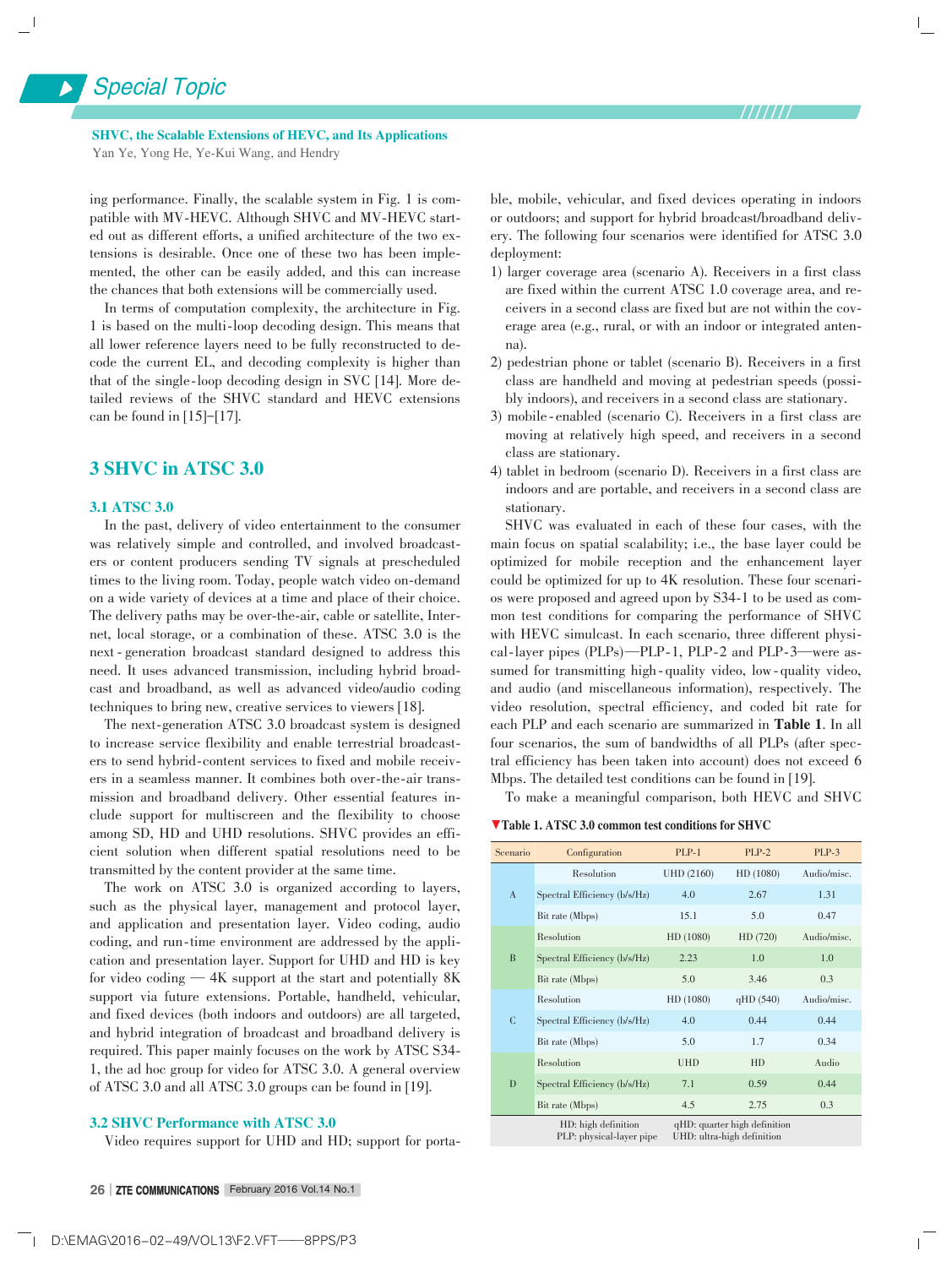Special Topic

were coded using configurations that were as similar as possible. The hierarchical B configuration following the SHVC common test condition in JCT-VC [10] was used, with the random access point period of 0.5 seconds for the BL and 0.5 seconds or 4 seconds for the EL. The quality range was controlled by using a PSNR of between 38 dB and 42 dB, the typical operating quality for broadcasters. The bit rates of both layers were controlled so that they were no higher than those listed in Table 1.

Fig. 2 shows the performance of SHVC and HEVC simulcast for each scenario. Two types of savings were calculated: 1) the percentage of average video bit rate savings, which is how much SHVC reduces the coded video bit rate compared to simulcast while maintaining the same quality (PSNR); and 2) the percentage of average channel utilization savings, which is calculated by converting bit rate savings into actual channel utilization savings by taking into account the different spectral efficiencies for each PLP.

In general, SHVC provides 40%-47% video bit rate savings in the four scenarios and 6%-37% channel utilization savings in the four scenarios when spectral efficiency is taken into account. Channel utilization is inversely proportional to the spectral efficiency factors in Table 1. In the ATSC tests, the BL bit rates were fixed; therefore, the spectral efficiency for the BL (PLP-2) does not have any effect. A bigger spectral efficiency factor for the EL (PLP-1) will translate the same amount of bit rate saving into less channel utilization saving. This is why the channel utilization savings for scenario D with the PLP-1 spectral efficiency of 7.1 is significantly less than that of scenario A with PLP-1 spectral efficiency of 4.0. The detailed performance comparison can be found in [20].

#### 4 SHVC in 3GPP SA4

#### 4.1 3GPP SA4

SA4 is the 4th working group of the 3GPP Technical Specification Group of Service and System Aspects (TSG⁃SA). SA4 is responsible for development of 3GPP standards that handles media codecs and related aspects. In particular, SA4 has speci-



SHVC, the Scalable Extensions of HEVC, and Its Applications Yan Ye, Yong He, Ye-Kui Wang, and Hendry

fied the media handling aspects of all 3GPP multimedia service standards, including 3GP-DASH in TS 26.247 [21], Packet-switched Streaming Service (PSS) in TS 26.234 [22], MBMS in TS 26.346 [23], Multimedia Telephony Service over IMS  $(MTSI)$  in TS 26.114 [24] (this also includes MMVC), Multimedia Messaging Service (MMS) in TS 26.140 [25], IMS Messaging and Presence in TS 26.141 [26], and IMS based Telepres ence in TS 26.223 [27].

For each of these multimedia services, the selection of media codecs to be supported is important. Support for H.264/ AVC in 3GPP multimedia services was decided in 2004, e.g., it was first included in TS 26.234 in v6.1.0 dated in September 2004. SVC was studied in 2010 and the result was included in TR 26.904 [28]; it was decided not to specify SVC support in the 3GPP multimedia services. For HEVC, a specific work item was agreed by SA4 in August 2012, and a study was performed comparing HEVC with H.264/AVC and documented in TR 26.906 [29]. For SHVC, a study item was agreed by SA4 in November 2014, focusing on evaluation of SHVC versus HEVC simulcast for three of the 3GPP multimedia services: the MMVC part of MTSI, MBMS, and 3GP-DASH. The use cases and simulations for MMVC happened to apply to the telepresence service. This study was completed in November 2015. An overview of the SHVC use cases, simulation results, and complexity analyses is provided in the following subsections.

#### 4.2 Using SHVC for MMVC and Telepresence

The performance of SHVC was evaluated for the MMVC and telepresence use cases in 3GPP SA4 [30]. The use case considers video conferencing with multiple participating user equipment (UE) with different decoding and display capabilities. The multimedia resource function processor (MRFP) connects multiple video conferencing endpoints, receives video streams from each endpoint, and forwards a set of appropriate video streams to each endpoint.

Fig. 3 illustrates an example of such use case with four UEs in the video conferencing session, where UE⁃A and UE⁃D are high-end devices and UE-B and UE-C are low-end devices. Each UE displays a full video of the active speaker and a num-



▲Figure 2. SHVC vs. HEVC simulcast.  $\blacksquare$  and telepresence.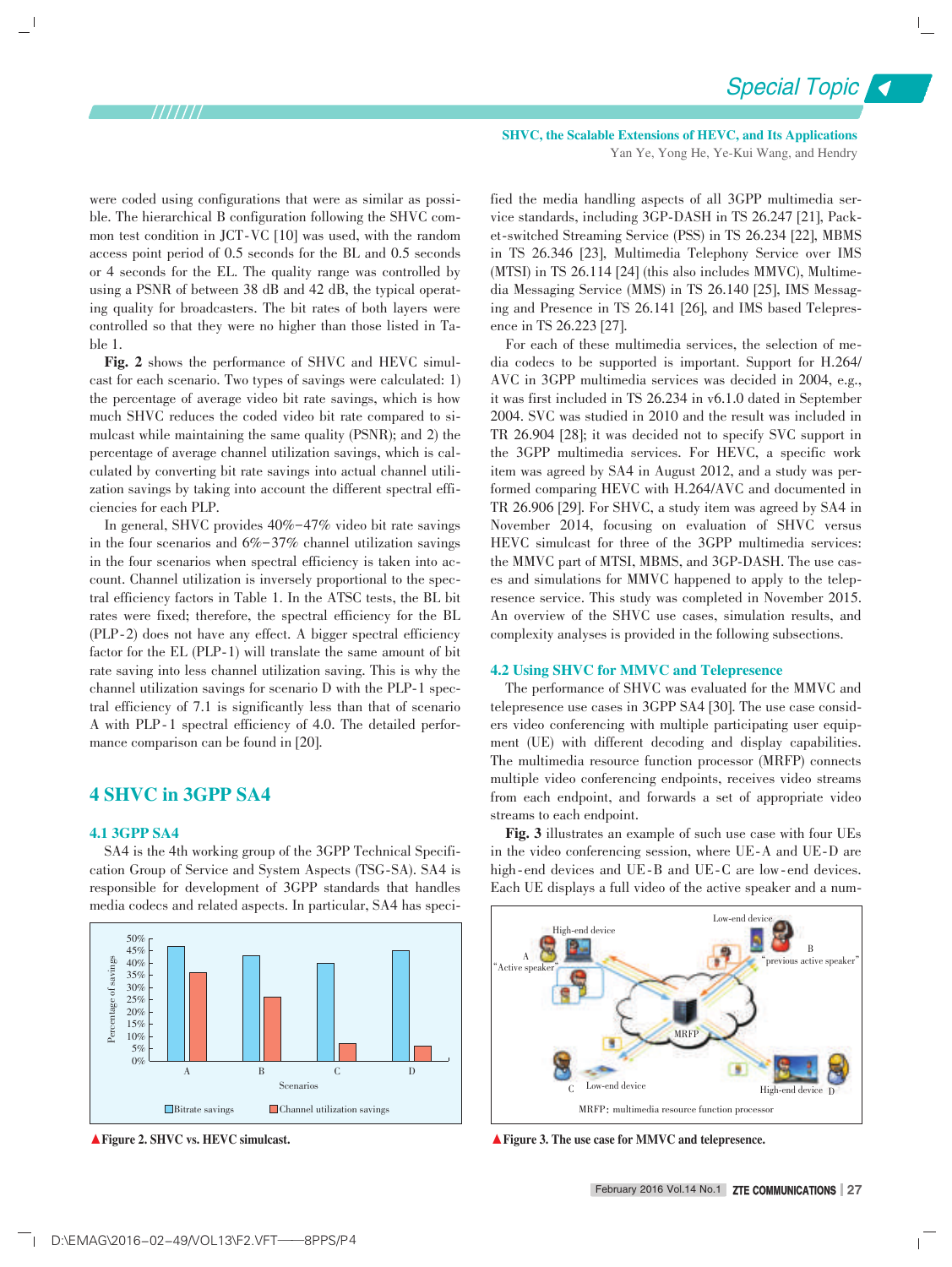SHVC, the Scalable Extensions of HEVC, and Its Applications Yan Ye, Yong He, Ye-Kui Wang, and Hendry

ber of thumbnails of all other participants, while the active speaker displays the previous active speaker as full video. In Fig. 3, UE-A is the current active speaker sending a high video resolution and a medium video resolution to the MRFP. The high-resolution video is forwarded to participants with a highend device (UE - D), and the medium resolution video is forwarded to participants with a low-end device (UE-B and UE-C). The current active speaker (UE ⁃ A) receives the medium resolution video from the previous active speaker (UE-B). Each UE except the active speaker receives either high-resolution or medium-resolution video of the active speaker from the MRFP and sends a low-resolution thumbnail video to the MRFP to be displayed by other UEs.

For HEVC simulcast, on the uplink side, UE-A sends one high-resolution video bitstream and one medium-resolution video bitstream to the MRFP, UE-B sends a medium-resolution video bitstream and a thumbnail video bitstream to the MRFP, and UE - C and UE - D each sends a thumbnail video to the MRFP. On the downlink side, each UE except the active speaker receives one high- or medium-resolution video bitstream of the active speaker depending on the device capability for full video display, and a thumbnail video bitstream from each of the other UEs for thumbnail display. The active speaker receives the medium ⁃ resolution video bitstream of the previous active speaker for full video display, and a thumbnail video bitstream from each of the other UEs for thumbnail display.

For SHVC, on the uplink side, UE-A sends a two-layer SH-VC bitstream with BL at medium resolution and EL at high resolution to the MRFP. UE-B sends a two-layer SHVC bitstream with BL at thumbnail resolution and EL at medium resolution to the MRFP. UE-C and UE-D each sends an HEVC single layer thumbnail video bitstream to the MRFP. On the downlink side, UE-A receives a two-layer SHVC bitstream from UE-B for full video display, and two HEVC single-layer bitstreams from UE - C and UE - D for thumbnail display. UE - B receives the extracted BL bitstream from UE ⁃A for full video display, and two HEVC bitstreams from UE-C and UE-D for thumbnail display. UE-C receives one extracted BL bitstream from UE-A for full video display, one extracted BL bitstream from UE ⁃ B for thumbnail display, and one HEVC single-layer bitstream from UE-D for thumbnail display. UE-D receives one two-layer SHVC bitstream from UE-A for full video display, one extracted BL bitstream from UE - B for thumbnail display, and one HEVC single-layer bitstream from UE-C for thumbnail display.

In the simulations, the high video resolution was 1080p, the medium video resolution was 720p, and thumbnail video resolution was 240p.

Table 2 shows the SHVC rate savings on the uplink and rate penalty on the downlink, for each participant. On the uplink, UE ⁃ A saves on average 27.3% bandwidth, and UE ⁃ B saves on average 5.5% bandwidth. On the downlink, because the two-layer bitstream needs to be received when SHVC is used, UE-A's downlink bandwidth increases by 11.6%, UE-D's

| <b>V</b> Table 2. Uplink and downlink rate saving comparison for |  |  |
|------------------------------------------------------------------|--|--|
| <b>MMVC/telepresence</b>                                         |  |  |

|                                 | $UE-A$   | UE-B  | UE-C  | UE-D  |  |  |
|---------------------------------|----------|-------|-------|-------|--|--|
| Average uplink bandwidth saving | 27.3%    | 5.5%  | 0%    | 0%    |  |  |
| Average downlink bandwidth cost | $11.6\%$ | $0\%$ | $0\%$ | 23.5% |  |  |
| UE: user equipment              |          |       |       |       |  |  |

downlink bandwidth increases by 23.5%. For UE-C and UE-D, the uplink bandwidth usage is identical, regardless of the codec choice. The same is true for downlink bandwidth usage for UE-B and UE-C.

In general, SHVC provides uplink bandwidth savings for UEs that are sending more than one video resolution, and incurs downlink bandwidth penalty for UEs that are receiving the high-resolution video. Further detailed results can be found in [30]-[33].

#### 4.3 Using SHVC for MBMS

The MBMS case is referred to as the differentiated-service MBMS use case [33]. For this use case, it is assumed that two different classes of video services may be provided (more classes of video service is possible but could pose burden for any broadcast system), e.g., the normal video service of 720p and the premium video service of 1080p. UEs may subscribe to either of the two services depending on their decoding and rendering capabilities, network access conditions, power saving strategies, price, and/or other considerations. UEs receiving the normal service receive and render the lower quality video with lower resolution, and UEs receiving the premium service receive and render the higher quality video with higher resolution. The same scenario is also applicable to evolved MBMS (eMBMS), which allows broadcast over the LTE network. Due to the fact that only the broadcast mode can be used in eMBMS, all bits required for both services are assumed to be transmitted on all the network paths, from the content provider to the Broadcast-Multicast Service Centre (BM-SC), from the BM-SC to MBMS Gateway (MBMS-GW), from MBMS-GW to evolved Node B (eNodeB), as well as the air interface between eNodeB and UEs, as shown in Fig. 4.

When SHVC is used in the differentiated-service MBMS usecase, the content is encoded with two layers of different spatial resolutions, and is transmitted from the content provider to the BM-SC, and all the way to the UEs. Each premium-service UE receives and decodes both layers and renders the higher layer, while each normal-service UE receives, decodes, and renders the base layer only.

The performance of SHVC was evaluated for the MBMS use case against HEVC simulcast. Five test sequences with 720p for the BL and 1080p for the EL were used. For HEVC simulcast, the bandwidth for transmission from the content provider to the BM-SC, and all the way to the UEs is the bandwidth required for transmitting one HEVC coded 1080p bitstream and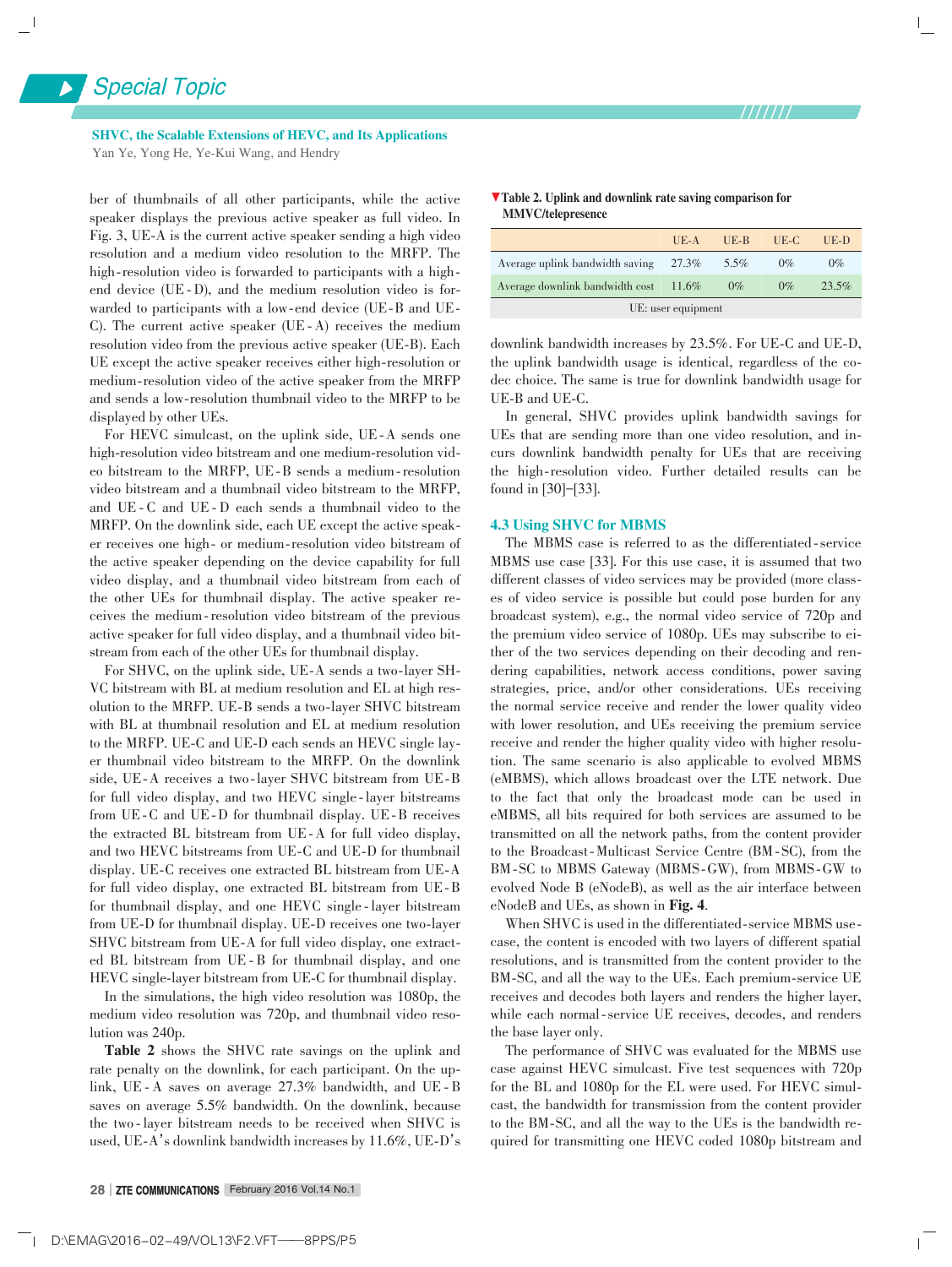

▲ Figure 4. The use case for MBMS.

one HEVC coded 720p bitstream. In the simulations, video bitstreams were encoded with a random access coding structure to achieve the highest compression efficiency. Furthermore, to enable stream switching or late tuning-in and channel switching in MBMS, intra random access point (IRAP) picture is coded once every two seconds. Further details of the simulation condition can be found in [33]. The performance of SHVC compared to HEVC simulcast for the MBMS use case in terms of bandwidth reduction, decoding complexity and encoding complexity are summarized as follows (further details can be found in [33], [34]):

- 1) In term of bandwidth reduction, the use of SHVC provides an average bandwidth reduction around 32.9% when compared to HEVC simulcast.
- 2) The decoding complexity overhead at UEs depends on how many layers an UE needs to decode. The decoding complexity for UEs receiving normal-service when SHVC is used can

SHVC, the Scalable Extensions of HEVC, and Its Applications Yan Ye, Yong He, Ye-Kui Wang, and Hendry

Special Topic

be assumed the same as when HEVC simulcast is used because UEs receiving normal-service can ignore coded data for enhancement layer. The decoding complexity overhead for UEs receiving the premium-service when SHVC is used is roughly the percentage of the number of samples in the lower resolution video relative to that in the higher resolution video.

3) Compared with simulcast, SHVC encoding may be less complex than simulcast encoding because SHVC places the zeromotion constraint on inter layer prediction. When the interlayer reference picture provides a sufficiently good prediction signal (without the need for motion estimation), early termination is typically applied at the encoder, and the need for motion estimation of the temporal reference pictures is avoided, leading to lower encoding complexity.

#### 4.4 Using SHVC for the 3GP-DASH Use Case

The use case scenario the 3GP-DASH video streaming services involves a diverse of end user devices which could have different display capabilities and network access conditions [33]. Each UE may prefer to receive a different quality of content, possibly with a different resolution, and request the chosen video content from the origin server, involving cache servers between the origin server and the UE. During a session, an UE may also adaptively switch to segments of different representations of different bit rates and qualities and possibly also different spatial resolutions to adapt to the dynamic network conditions. Video content is encoded into multiple video streams in different representations providing different levels of resolutions or qualities, e.g., as three representations of resolutions 360p, 720p and 1080p (Fig. 5). Copies of the streams may be stored in the cache servers and directly served to the UEs.

When SHVC is used, multiple resolutions or quality representations can be encoded into multi-layer SHVC bitstreams. Each layer can be encapsulated as one 3GP-DASH representa-



▲ Figure 5. The use case for 3GP-DASH.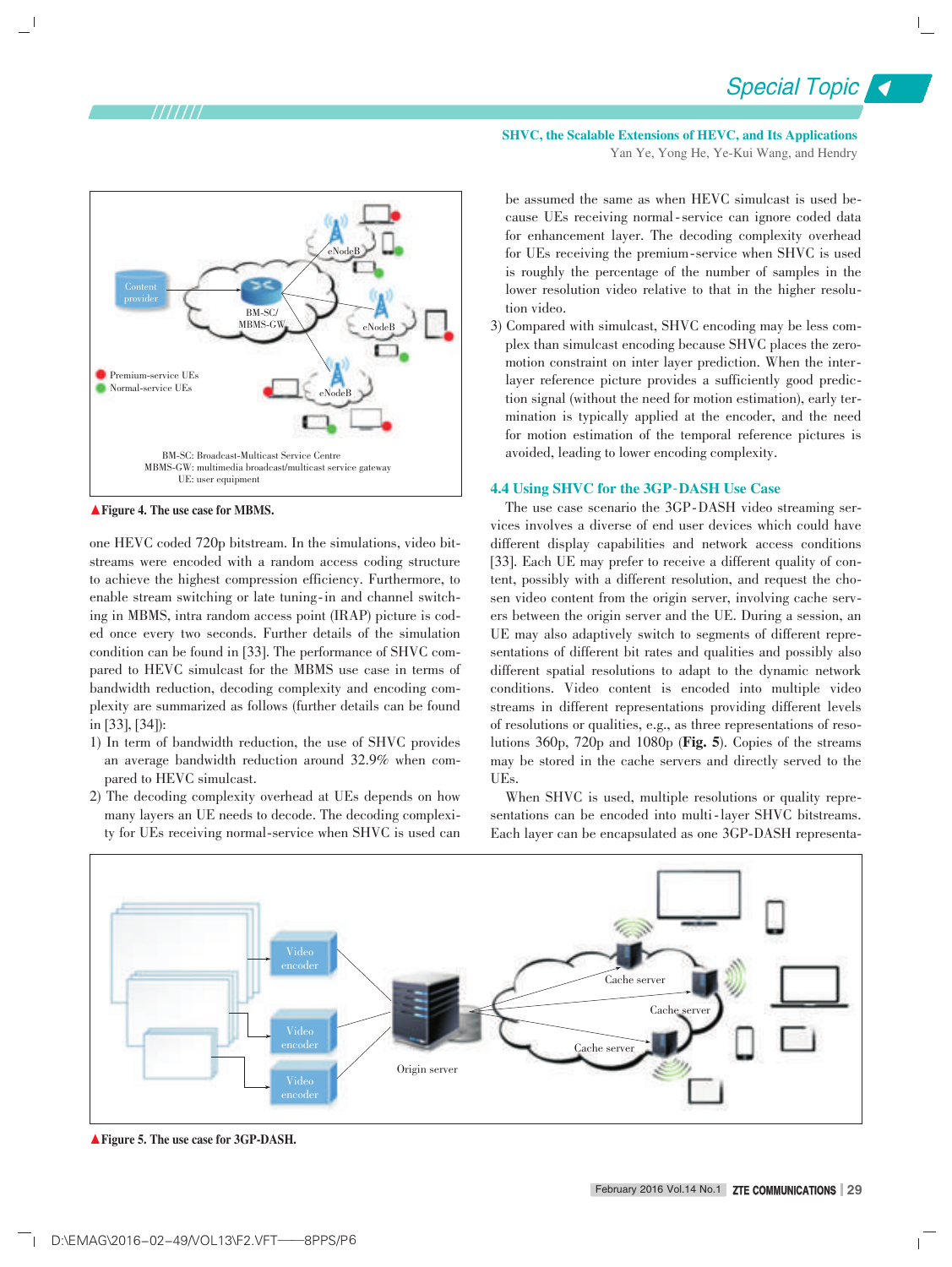SHVC, the Scalable Extensions of HEVC, and Its Applications Yan Ye, Yong He, Ye-Kui Wang, and Hendry

tion. A client wanting a particular resolution or quality can request segments of that representation and all other representations it depends on (i.e., request the desired layer and all layers the desired layer depends on). The desired layer and all its dependent layers are then sent to the client, which decodes the bitstream and outputs the desired layer.

The performance of SHVC was evaluated for the 3GP⁃DASH use case against HEVC simulcast. The simulations were conducted with three representations of spatial resolution 360p, 720p and 1080p, the random access coding structure, and one IRAP picture every two and four seconds. Further details of the simulation condition can be found in [33]. The performance of SHVC compared to HEVC simulcast from the aspects of required bandwidth for transmission, decoding complexity and encoding complexity are as follows (further details can be found in [33] and [35]):

- 1) For outgoing transmission bandwidth, i.e., bandwidth re⁃ quired for transmission of encoded content from the origin server to cache servers and from the origin server to UEs, compared to HEVC simulcast SHVC requires less bandwidth for transmitting the encoded streams from the origin server to cache and to UEs. The bandwidth reduction varies from 9.2% to 10.5% for transmitting both the 360p and 720p bitstreams and from 23.3% to 23.6% for transmitting all the 360p, 720p and 1080p bitstreams. In addition to saving the outgoing bandwidth, the same amount of savings can be achieved on the storage requirements for the origin server and the cache servers. For incoming transmission bandwidth, i.e., bandwidth required by UEs to receive the encoded content, SHVC incurs data overhead for UEs when receiving the medium or high resolution representation. The overhead varies from 20.4% to 22.1% when receiving the 720p resolution and from 24.9% to 26.9% when receiving the 1080p.
- 2) The decoding complexity is mainly proportional to the resolution(s) of the video represented in the bitstream. For HEVC simulcast, only one single layer stream needs to be decoded, i.e., one of the three bitstreams of 360p, 720p and 1080p. For SHVC, the decoding complexity depends on the resolution of each layer that needs to be decoded in order to output the highest layer video resolution.
- 3) For HEVC simulcast, the content provider has to encode independent bitstreams of different spatial resolutions. For SH-VC, the content provider has to encode a bitstream with multiple layers in which each layer is associated with one spatial resolution. Compared to simulcast, the complexity of SH-VC encoding may be less than that of simulcast encoding for the same reason as discussed in the MBMS use case.

#### 5 Conclulsions

In this paper, a brief overview of SHVC, the latest scalable video coding standard based on HEVC, was provided. Several use cases for SHVC, as were recently studied by application SDOs including ATSC and 3GPP SA4, were reviewed. In the broadcasting and multicasting cases, SHVC saves transmission bandwidth. In the video conferencing and telepresence cases, SHVC saves uplink bandwidth but increases the downlink rate for high - end devices. In the DASH - based video streaming case, SHVC saves server storage and outgoing transmission bandwidth but increases incoming transmission bandwidth for devices receiving representations with higher bit rates, picture rates, spatial resolutions and so on. The decoding complexity for clients processing an SHVC bitstream is higher than that for clients processing a corresponding HEVC bitstream in simulcast, whereas the encoding complexity is typically lower. SHVC was recently included in the ATSC 3.0 standard based on the significant channel utilization savings it can provide for the broadcasters. 3GPP concluded that SHVC can provide technical benefits in different scenarios and circumstances and may be an attractive codec solution whenever new use cases and scenarios are considered within emerging 3GPP multimedia services. However, a normative specification of SHVC support in a 3GPP Release 13 multimedia service standard has not been included.

#### References

- [1] *High Efficiency Video Coding, Rec. ITU-T H.265 and ISO/IEC 23008-2, Version* 1⁃3, Apr. 2013⁃Apr. 2015*.*
- [2] *Advanced Video Coding for Generic Audiovisual Services*, Rec. ITU⁃T H.264 and ISO/IEC 14496⁃10 (MPEG⁃4 AVC), Version 8, Jul. 2007.
- [3] T. K. Tan, M. Mrak, V. Baroncini, and N. Ramzan, "Report on HEVC compression performance verification testing," Joint Collaborative Team on Video Coding, JCTVC⁃Q1011, Valencia, Spain, 27 March⁃4 April 2014.
- [4] G. J. Sullivan, J.-R. Ohm, W.-J. Han, and T. Wiegand, "Overview of the high efficiency video coding (HEVC) standard,"*IEEE Transaction on Circuits and Sys⁃ tems for Video Technology*, vol. 22, no. 12, pp. 1649- 1668, Dec. 2012. doi: 10.1109/TCSVT.2012.2221191.
- [5] G. J. Sullivan and J.-R. Ohm, "Joint call for proposals on scalable video coding extensions of high efficiency video coding (HEVC)," ITU-T Study Group 16 Video Coding Experts Group (VCEG) document VCEG ⁃AS90 and ISO/IEC JTC 1/ SC 29/WG 11 (MPEG) document N12957, Jul. 2012.
- [6] J. Chen, J. Boyce, Y. Ye, *et al.*,"High efficiency video coding (HEVC) scalable extension draft 7," Joint Collaborative Team on Video Coding, JCTVC -R1008\_v7, Sapporo, Japan, 2014.
- [7] J. Boyce, J. Chen, Y. Chen, *et al.*,"Draft high efficiency video coding (HEVC) version 2, combined format range extensions (RExt), scalability (SHVC), and multi-view (MV-HEVC) extensions," Joint Collaborative Team on Video Coding, JCTVC⁃R1013\_v6, Sapporo, Japan, 2014.
- [8] J. Chen, J. Boyce, Y. Ye, and M. M. Hannuksela, "SHVC Test Model 10 (SHM 10) Introduction and Encoder Description," Joint Collaborative Team on Video Coding, JCTVC⁃U1007, Warsaw, Poland, Jun. 2015.
- [9] SHM ⁃ 10.0 Reference Software [Online]. Available: https://hevc.hhi.fraunhofer. de/svn/svn\_SHVCSoftware/tags/SHM⁃10.0
- [10] V. Seregin and Y. He, "Common SHM test conditions and software reference configurations," JCT-VC, Joint Collaborative Team on Video Coding (JCT-VC) UCT-VC, Joint Collaborative Team on Video Coding (JCT-VC) Document JCTVC⁃Q1009, Valencia, Spain, Ap. 2014.
- [11] *Studio Encoding Parameters of Digital Television for Standard 4:3 and Wide ⁃*